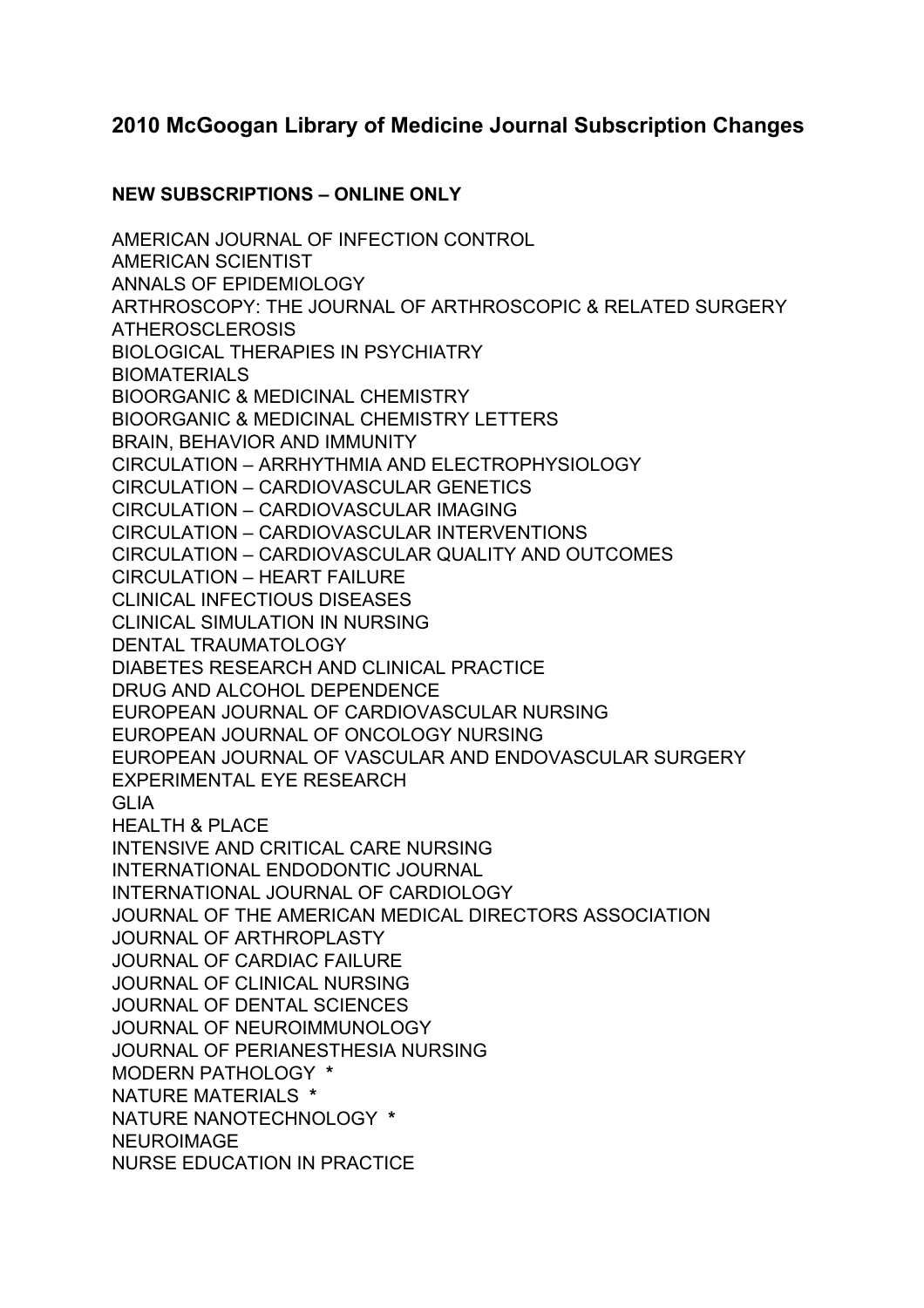NURSE EDUCATION TODAY ORTHOPAEDICS AND TRAUMA RESUSCITATION SCIENCE TRANSLATIONAL MEDICINE **\*** SCHIZOPHRENIA RESEARCH THE INTERNATIONAL JOURNAL OF BIOCHEMISTRY & CELL BIOLOGY THE JOURNAL OF EMERGENCY MEDICINE THE LARYNGOSCOPE THE SPINE JOURNAL

## \* **funded through INBRE: Nebraska Idea Network for Biomedical Research Excellence**

#### **DROP PRINT – KEEP ONLINE**

AMERICAN JOURNAL OF HEALTH EDUCAITON ANNALS OF ALLERGY, ASTHMA & IMMUNOLOGY COMMUNITY MENTAL HEALTH JOURNAL DISEASES OF THE COLON & RECTUM INFECTION CONTROL & HOSPITAL EPIDEMIOLOGY JOURNAL OF BONE & MINERAL RESEARCH JOURNAL OF ORTHOPAEDICS & SPORTS PHYSICAL THERAPY PSYCHIATRIC SERVICES

#### **CANCELLATIONS**

ACTA NEUROLOGICA SCANDINAVICA AMERICAN JOURNAL OF HEMATOLOGY AMERICAN JOURNAL OF MEDICAL GENETICS AMERICAN JOURNAL OF OCCUPATIONAL THERAPY: AJOT ANNALS OF HEMATOLOGY BRITISH JOURNAL OF CLINICAL PHARMACOLOGY CALCIFIED TISSUE INTERNATIONAL CANCER CHEMOTHERAPY AND PHARMACOLOGY CANCER IMMUNOLOGY IMMUNOTHERAPY: CII CATHETERIZATION AND CARDIOVASCULAR INTERVENTIONS CLINICAL ENDOCRINOLOGY EUROPEAN JOURNAL OF CLINICAL INVESTIGATION HISTOPATHOLOGY INTERNATIONAL JOURNAL OF EATING DISORDERS INTERNATIONAL JOURNAL OF SPORTS MEDICINE IOWA MEDICINE JOURNAL OF AGROMEDICINE JOURNAL OF BEHAVIORAL MEDICINE JOURNAL OF CELL SCIENCE JOURNAL OF CLINICAL PSYCHOLOGY